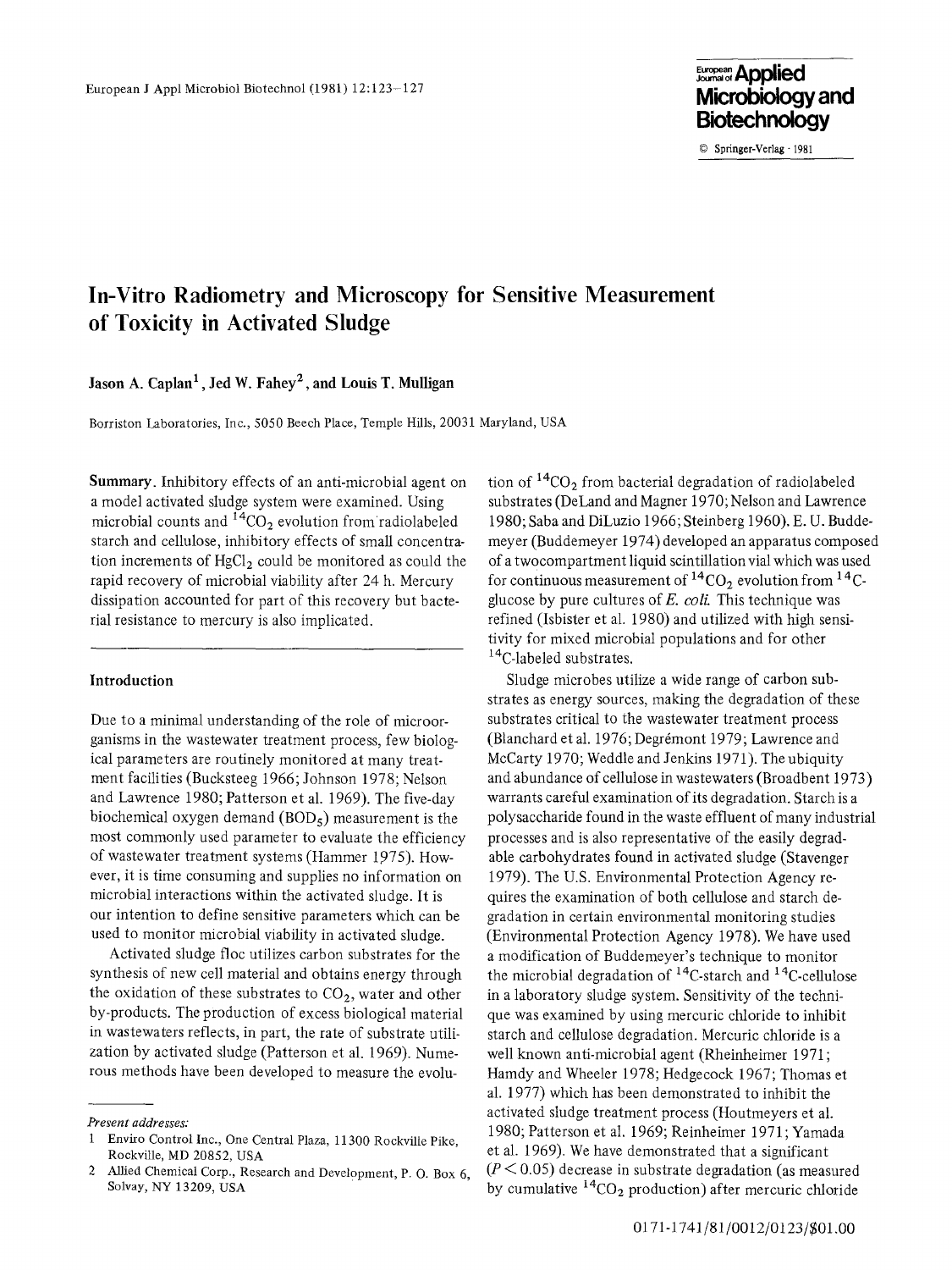treatment of activated sludge is an indicator of microbial toxicity by comparing radiometric data to bacteria and protozoa counts.



Fig. 1. Semi-Continuous Activated Sludge Chamber



Fig. 2.  $14CO_2$  evolution from  $14C$ -starch and  $14C$ -cellulose degradation from 0, 10, 20, 50, 75, and 100 ppm  $HgCl<sub>2</sub>$  treated activated sludge. *Dashed line* indicates points below the limits of quantitation (Curie 1968) or extrapolation to data points beyond 56h

#### Materials and **Methods**

#### *Model Activated Sludge Chamber*

An all-glass activated sludge reaction chamber (Fig. 1) is equipped with a teflon stop-cock for sample withdrawal and an aeration inlet supplying 500 ml/min positive pressure (providing a dissolved oxygen content of  $6.0 \text{ mg/l}$  to the bottom of the reactor.

#### *Operating Conditions*

Activated sludge was obtained immediately prior to initiation of the experiment from Back River Sewage Treatment Plant, Dundalk, Maryland. The activated sludge solids were adjusted to 1,000 mg/l with aged tap water and amended with 20.5 ml/l of synthetic sewage nutrients (13.0 g/1 each of glucose, nutrient broth, beef extract and  $K_2HPO_4$  and 2.5 g/l of  $(NH_4)_2SO_4$ which maintained a pH of 7.4 in all chambers throughout the experiment. One liter of the adjusted, activated sludge was acclimated in each of 6 reaction chambers by aerating for 24 h at 23  $^{\circ}$ C. Following the acclimation period, aeration was ceased for 0.5 h to allow the solids to settle. Two-thirds of the supernatant was then drawn off, 20.5 ml additional synthetic sewage nutrients added, the volume re-adjusted to 1 1, and aeration resumed.

#### *Dosing and Sampling*

Mercuric chloride (HgCl<sub>2</sub>) from a freshly prepared stock solution was added to each reaction chamber for a final concentration of 0, 10, 20, 50, 75, and 100 ppm. Each sludge chamber was monitored for several biological and chemical parameters at 0, 1, 3, 7, and 24 h after HgCl<sub>2</sub> dosing.

#### *Biological Parameters*

Protozoa were counted by phase-contrast microscopy by placing one 25 pl drop from each activated sludge sample on a microscope slide, and covering with a 22 x 22 mm coverslip  $(\# 1^1 /_2)$ . Bacteria were enumerated using standard plate-count techniques (American Public Health Association 1975). Serial dilutions to  $10^{-6}$ were prepared from 1.0 ml activated sludge, and spread-plated in duplicate on Nutrient Agar (Baltimore Biological Laboratories). Plates were incubated at 37 °C for 48 h and *colony-forming units* (CFU) were counted on plates within the statistically valid range (30-300 CFU/plate). Plate count and protozoa count reproducibility from activated sludge was  $\pm$  5%.

Microbial degradation of starch and cellulose was monitored by an in-vitro radio metric technique (Buddemeyer 1974; Buddemeyer et al. 1976; Isbister et al. 1980). At each sampling, duplicate activated sludge aliquots (0.1 ml) were evenly mixed with 0.2  $\mu$ Ci water soluble U-<sup>14</sup>C starch (NEC-730, New England Nuclear) or 0.2  $\mu$ Ci U-<sup>14</sup>C cellulose (NEC-732-H, New England Nuclear). The <sup>14</sup>C-cellulose was custom synthesized into a finely ground powder for use in radiometric assays and was aseptically mixed with sterile, deionized water into a uniform suspension. Samples were then placed in a sterile 0.5 dram vial which was placed inside a 20 ml glass liquid scintillation vial containing a filter strip saturated with scintillation cocktail and immediately sealed. Cumulative  ${}^{14}CO_2$  evolution was continuously monitored during the experiment by comparing the results from sterile, acidified NaH<sup>14</sup>CO<sub>3</sub> (0.1  $\mu$ Ci, NEC-086, New England Nuclear) to direct counting of NaH<sup>14</sup>CO<sub>3</sub> in HP Ready-Solv Liquid Scintillation Cocktail (Beckman).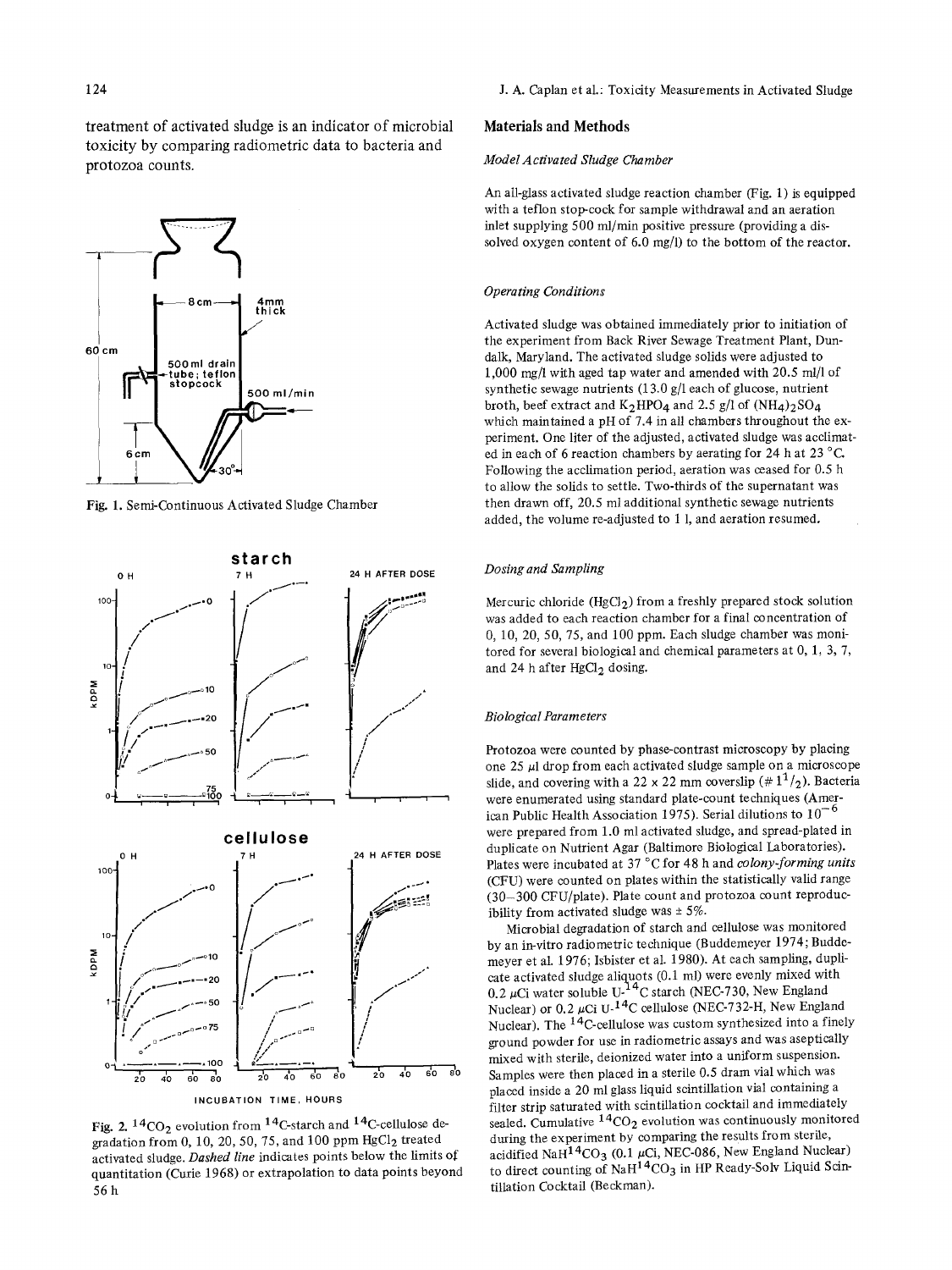

Fig. 3. Effects of 0, 10, 20, 50, 75, and<br>100 ppm HgCl<sub>2</sub> on protozoa (x 10<sup>3</sup>/ml),<br>bacteria (log total viable counts) and max-<br>imum <sup>14</sup>C-starch and <sup>14</sup>C-cellulose degradation (kDPM) in activated sludge. Maximum  $^{14}$ C-starch and  $^{14}$ C-cellulose degradation represents cumulative  $^{14}$ CO<sub>2</sub> evolved at 56 h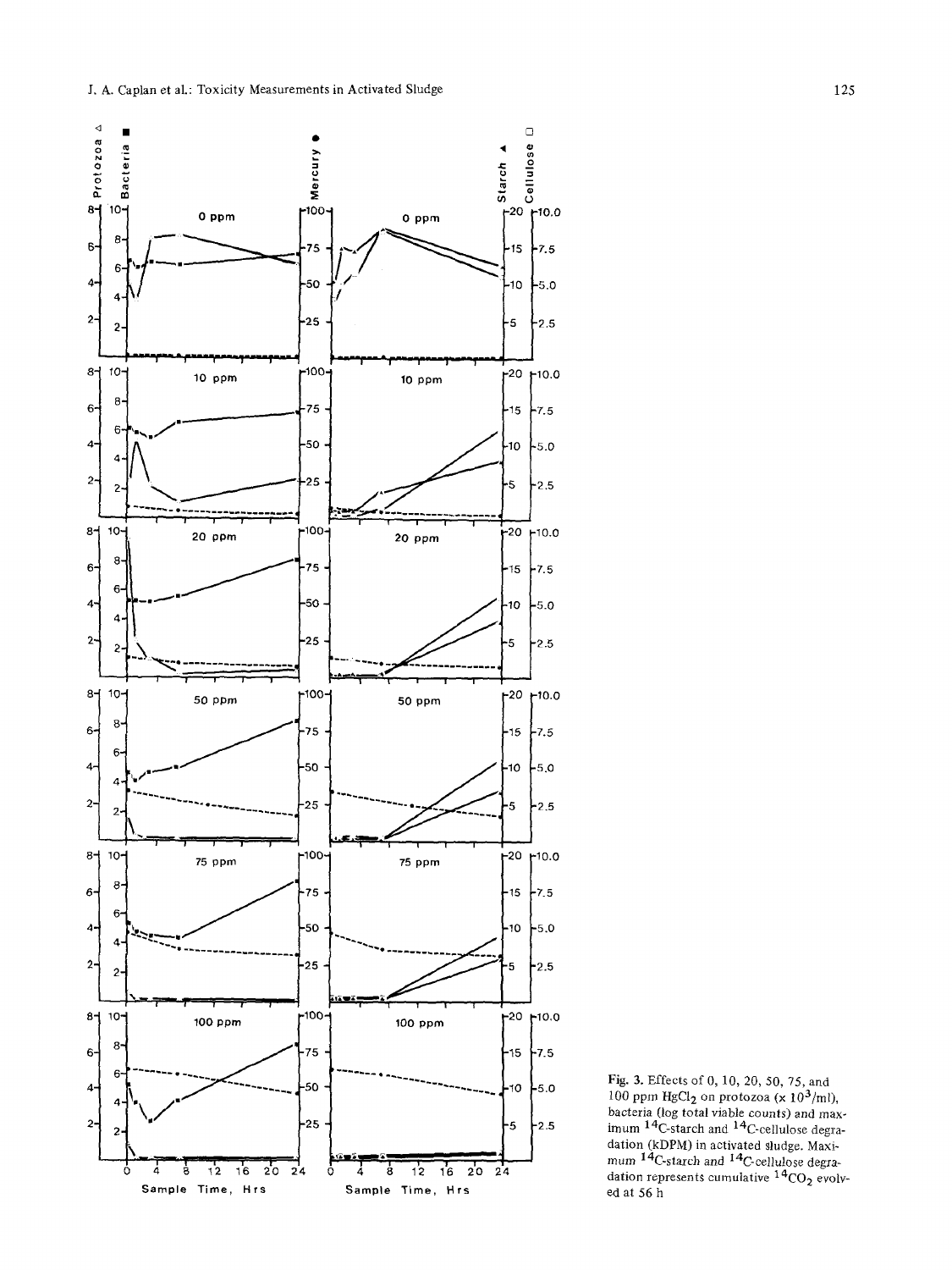| Sample<br>Time<br>(h)     | Nominal<br>Addition $(mg/l)$ |      | Hg Recovery $(\%)$ |        |          |
|---------------------------|------------------------------|------|--------------------|--------|----------|
|                           |                              |      | Filtrate           | Solids | Total    |
|                           | HgCl <sub>2</sub>            | Hg   |                    |        |          |
| 0                         | 10                           | 7.4  | 15.4               | 70.9   | $86.3 -$ |
| 0                         | 20                           | 14.8 | 10.4               | 77.7   | 88.1     |
| 0                         | 50                           | 36.9 | 11.8               | 79.7   | 91.5     |
| 0                         | 75                           | 55.4 | 9.2                | 76.7   | 85.9     |
| 0                         | 100                          | 73.9 | 11.6               | 75.1   | 86.7     |
| 7                         | .10                          | 7.4  | 12.4               | 66.6   | 79.0     |
| 7                         | 20                           | 14.8 | 7.3                | 59.1   | 66.4     |
| 7                         | 50                           | 36.9 | 7.8                | 65.0   | 72.8     |
| $\overline{\overline{1}}$ | 75                           | 55.4 | 7.0                | 56.9   | 63.9     |
| 7                         | 100                          | 73.9 | 7.8                | 73.7   | 81.5     |
| 24                        | 10                           | 7.4  | 4.6                | 58.1   | 62.7     |
| 24                        | 20                           | 14.8 | 4.9                | 43.6   | 48.5     |
| 24                        | 50                           | 36.9 | 5.2                | 43.8   | 49.0     |
| 24                        | 75                           | 55.4 | 3.3                | 53.7   | 57.0     |
| 24                        | 100                          | 73.9 | $8.1\,$            | 56.3   | 64.4     |
|                           |                              |      |                    |        |          |

Table 1. Recovery of Hg from activated sludge at 0, 7, and 24 h after dosing with  $HgCl<sub>2</sub>$ 

#### *Chemical Parameters*

Fifty ml samples were withdrawn from each chamber at 0, 7, and 24 h after HgCl<sub>2</sub> dosing for duplicate pH readings. Samples were then immediately frozen for subsequent mercury analysis. Following the experiment, thawed samples were filtered and mercury content was determined in both the solid and aqueous phases of the sludge by the Dithizone Method (American Public Health Association 1975).

### Results and Discussion

High sensitivity measuring the toxic effects of  $HgCl<sub>2</sub>$  on  $14C$ -starch and  $14C$ -cellulose degradation in activated sludge (Fig. 2) was obtained using the in-vitro technique. Altered kinetics were rapid and well demonstrated among slight concentration increments of  $HgCl<sub>2</sub>$ . The differences in kinetics were statistically significant (t-test,  $P < 0.05$ ), and the inhibition due to  $HgCl<sub>2</sub>$  persisted from 0 to 24 h after dosing. At the 24 h sampling, however, <sup>14</sup>C-starch and 14C-cellulose degradation recovered in all chambers, degree of recovery decreasing with increasing  $HgCl<sub>2</sub>$  concentration. The average reproducibility of evolved  ${}^{14}CO_2$ from replicate 14C-starch and 14C-cellulose samples was 13.3% and 10.5%, respectively.

Initial bacteria and protozoa counts in all  $HgCl<sub>2</sub>$  treated chambers decreased with increasing HgCl<sub>2</sub> concentration (Fig. 3). In contrast, bacteria counts after 24 h were significantly ( $P < 0.05$ ) greater than those of the control,

whereas protozoa remained sensitive to all concentrations of HgCl<sub>2</sub> throughout the study. Neither bacterial nor protozoal species composition, bulking characteristics nor gross sludge morphology in the control chamber changed significantly over the course of this experiment. Approximately 88% mercury was recovered in the solid (75%) and aqueous (13%) phases of the treated sludge immediately after dosing, whereas only 56% total mercury was recovered from the treated sludge after 24 h (Table 1).

The dramatic increase in bacteria counts, and recovery of 14C-starch and 14C-cellulose degradation after 24 h in the treated chambers can be explained in part by the loss of mercury from the system accompanied by the development of bacterial resistance to residual levels of mercury. Mercury-resistant microorganisms adsorb and metabolize mercury (Landa 1978; Sayler et al. 1975) leading to the subsequent volatilization of organic and inorganic mercury from the system (Leong 1973; Vaituzis et al. 1975). The development of plasmid-mediated mercury resistance and of microbial dissipation of applied  $HgCl<sub>2</sub>$  from an activated sludge system has been documented (Houba and Remacle 1980; Nakamura et al. 1975). In fact, we have isolated bacteria from the HgCl<sub>2</sub> treated flasks which were resistant to up to 100 ppm  $HgCl<sub>2</sub>$  incorporated into both solid and liquid media. Furthermore, the absence of protozoa, [microbial predators] at the higher treatment levels resulted in an increase of bacteria ten-fold higher than the control.

We have demonstrated that microbial metabolism in an activated sludge system can be monitored through simple and inexpensive techniques. The radiometric method described herein has advantages over standard plate counts and  $BOD<sub>5</sub>$  determinations in its rapidity, ease of continuous measurement and sensitivity to small increments of toxins. Used in conjunction with standard wastewater plant parameters such as  $BOD<sub>5</sub>$ , the technique may provide important information on microbial interactions within activated sludge. Integration of the radiometric method into a waste treatment plant would require the acquisition of in-plant, baseline data. Significant deviations from the norm would indicate viability problems, signaling plant operators to respond appropriately.

The assay may also serve as a laboratory aid in assessing the toxic effects of pesticides in the waste treatment process. Since the U.S. EPA requires chemical manufacturers to determine the effects of certain chemicals on a model activated sludge system, the radiometric technique we have described would help supplement current testing parameters.

*Acknowledgements.* This work was supported by Borriston Research Laboratories, Inc.

We wish to thank D. Orlando, C. Kroboth, T. Christison, S. Rose, L. Vilcheck, K. Schroader, and P. Montgomery for their excellent technical assistance on this project.